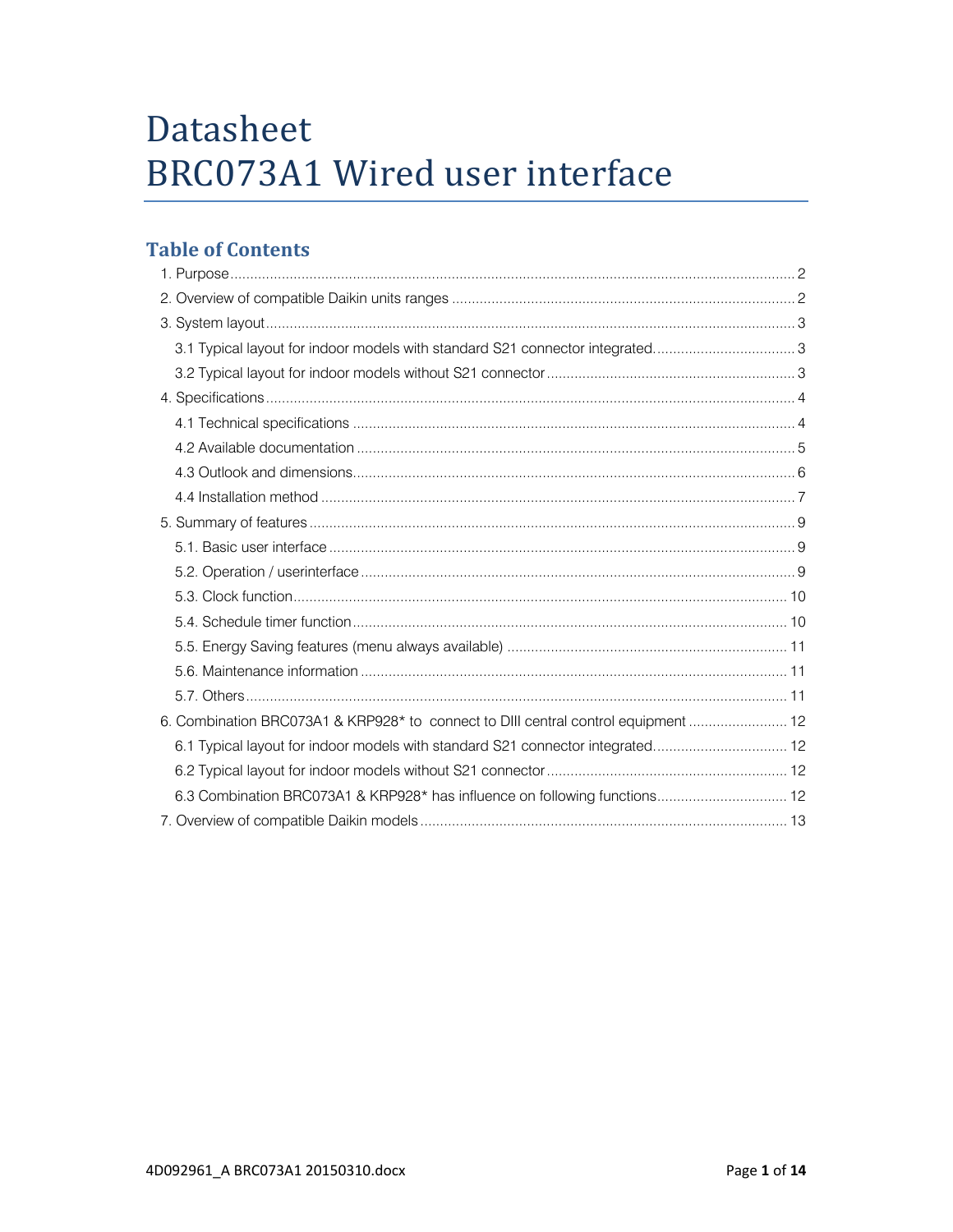# **1. Purpose**

The wired user interface BRC073A1 allows the end user to control connected Daikin indoor units. The wired user interface uses typically the S21 connection of the indoor unit to communicate.

# **2. Overview of compatible Daikin units ranges**

Attention: Some indoor models does not have the S21 connector as standard. In this case, it is needed to install an optional PCB adapter (eg KRP980B1) with integrated S21 connector. For details see chapter 7. Overview of compatible Daikin models .

The wired userinterface can be connected to following model ranges:

|                | description    | <b>Brand</b> | model range    |
|----------------|----------------|--------------|----------------|
| Wall mounted   | Ururu Sarara   | Daikin       | FTXZ-N         |
|                | Emura          | Daikin       | FTXG-LW/S      |
|                | Emura          | Daikin       | FTXJ-LW/S      |
|                | Wall mounted   | Daikin       | CTXS-K         |
|                | Wall mounted   | Daikin       | FTXS-K         |
|                | Wall mounted   | Daikin       | FTXM-K         |
|                | Wall mounted   | Daikin       | <b>FTXLS-K</b> |
|                | Wall mounted   | Daikin       | FTXS-G         |
|                | Wall mounted   | Daikin       | FTX-J          |
|                | Wall mounted   | Daikin       | FTX-GV         |
|                | Wall mounted   | Daikin       | FTXL-JV        |
|                | Wall mounted   | Daikin       | FTX-KV         |
|                | Siesta         | Daikin       | ATXS-K         |
|                | Siesta         | Daikin       | ATXS-KV        |
|                | Siesta         | Daikin       | ATXL-JV        |
|                | Siesta         | Daikin       | ATX-J          |
| Floor standing | Nexura         | Daikin       | <b>FVXG-K</b>  |
|                | Floor standing | Daikin       | <b>FVXS-F</b>  |
| Flexi type     | Flexi type     | Daikin       | $FLXS-B(9)$    |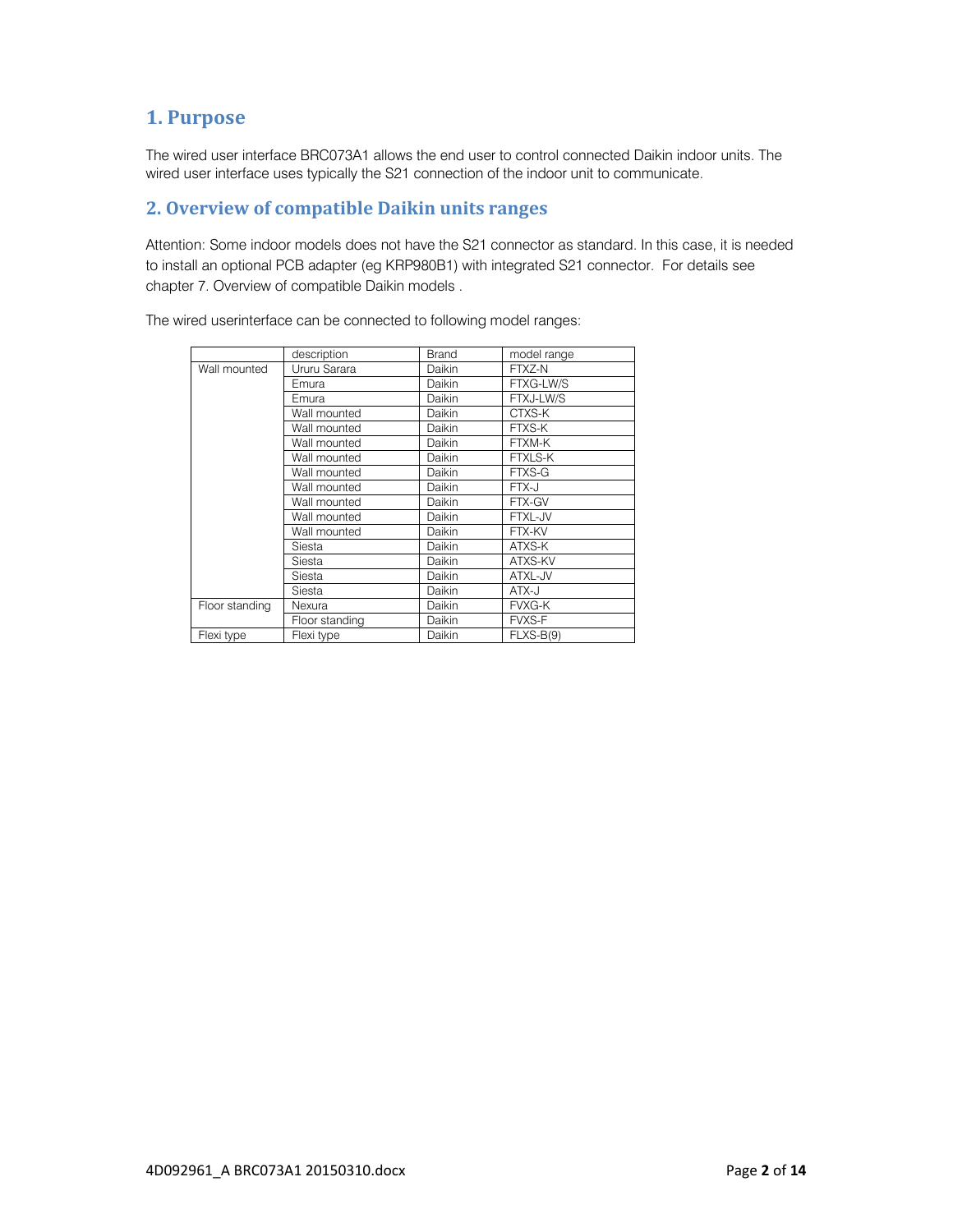# **3. System layout**



## **3.1 Typical layout for indoor models with standard S21 connector integrated.**

## **3.2 Typical layout for indoor models without S21 connector**

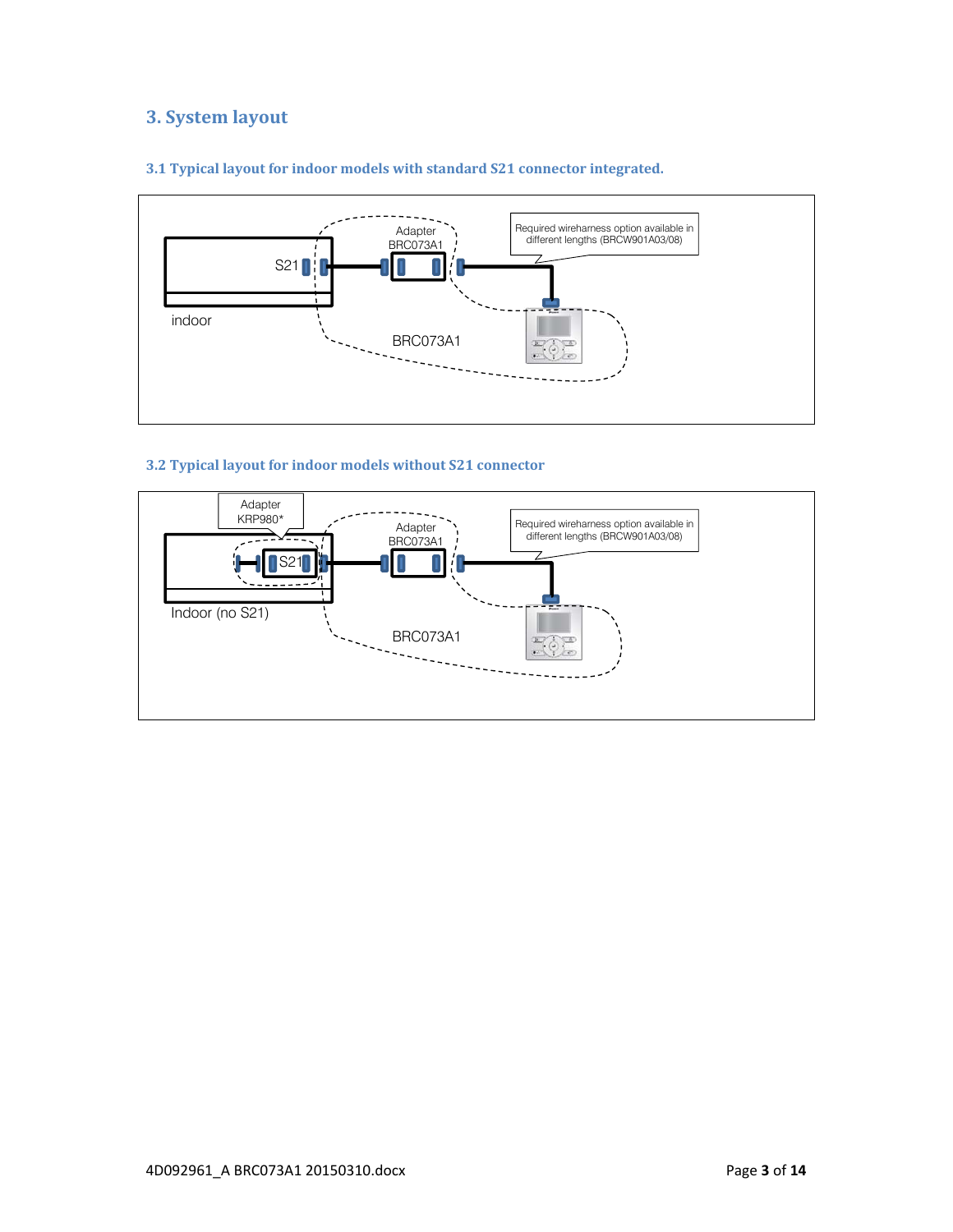# **4. Specifications**

## **4.1 Technical specifications**

|                                      |                          |                                                          | BRC073A1                                                                                                                                                                                                                                                                                                                                                                                 |
|--------------------------------------|--------------------------|----------------------------------------------------------|------------------------------------------------------------------------------------------------------------------------------------------------------------------------------------------------------------------------------------------------------------------------------------------------------------------------------------------------------------------------------------------|
| Content<br>1x<br>3x<br>1x            | 1x<br>1x<br>1x<br>1x     | 2 <sub>x</sub><br>4x                                     | 1. User interface<br>2. wireharness S21 (to be installed between indoor<br>unit and adapter. Length 1 meter.)<br>3. Adapter<br>4. Screws + plugs<br>5. Screws<br>6. Clamps<br>7. Tape<br>8. Wire retainer<br>9. Operation and installation manual<br>(Remark: wireharness connection between adapter<br>and user interface is a separate required option<br>with selectable wire length) |
| <b>Dimensions</b>                    | packing<br>Userinterface | $h \times w \times d$ (mm)                               | 50 x 220 x 160                                                                                                                                                                                                                                                                                                                                                                           |
|                                      | Adapter                  | $h \times w \times d$ (mm)<br>$h \times w \times d$ (mm) | 120 x 120 x 19<br>80 x 44 x 21.5                                                                                                                                                                                                                                                                                                                                                         |
| Weight of userinterface              | net weight               |                                                          | 290                                                                                                                                                                                                                                                                                                                                                                                      |
|                                      | gross weight             | g<br>g                                                   | 348                                                                                                                                                                                                                                                                                                                                                                                      |
| Weight of packing                    | material                 |                                                          | Carton                                                                                                                                                                                                                                                                                                                                                                                   |
|                                      | weight                   | g                                                        | $\overline{50}$                                                                                                                                                                                                                                                                                                                                                                          |
| Ambient temperature                  | operation                | $\rm ^{\circ}C$                                          | $-10 \sim +50$ (indoor use)                                                                                                                                                                                                                                                                                                                                                              |
|                                      | storage                  | $\rm ^{\circ}C$                                          | $-20 \sim +70$                                                                                                                                                                                                                                                                                                                                                                           |
| Humidity                             |                          |                                                          | Below 95%RH                                                                                                                                                                                                                                                                                                                                                                              |
| Temperature setpoint range cooling   |                          | $\overline{C}$                                           | 18-32                                                                                                                                                                                                                                                                                                                                                                                    |
| Temperature setpoint range heating   |                          | $\rm ^{\circ}C$                                          | $10 - 30$                                                                                                                                                                                                                                                                                                                                                                                |
| Temperature setpoint range auto mode |                          | $\overline{C}$                                           | 18-30                                                                                                                                                                                                                                                                                                                                                                                    |
| Temperature setting resolution       |                          | $\overline{C}$                                           | 1                                                                                                                                                                                                                                                                                                                                                                                        |
| color                                |                          |                                                          | Fresh white                                                                                                                                                                                                                                                                                                                                                                              |
| button cover                         |                          |                                                          | <b>No</b>                                                                                                                                                                                                                                                                                                                                                                                |
| operation lamp                       |                          |                                                          | Green                                                                                                                                                                                                                                                                                                                                                                                    |
| <b>LCD</b> size                      |                          |                                                          | 43,2x68,85 mm                                                                                                                                                                                                                                                                                                                                                                            |
| LCD type                             |                          |                                                          | full dot (160 x 255)                                                                                                                                                                                                                                                                                                                                                                     |
| <b>Back light</b>                    |                          |                                                          | Yes (white color)                                                                                                                                                                                                                                                                                                                                                                        |
| Backup for power failure             |                          |                                                          | ves<br>(The clock will keep functioning for period not<br>exceeding 48 hours)                                                                                                                                                                                                                                                                                                            |

## BRC073A1 Options

| Option                 | description                                                                                                                                           | Required/not required                  | model                  |
|------------------------|-------------------------------------------------------------------------------------------------------------------------------------------------------|----------------------------------------|------------------------|
| Wire harness           | Wire harness connection between                                                                                                                       | Required options for each              | BRCW901A03 (3 meter)   |
| option                 | adapter and user interface.                                                                                                                           | installation.                          | Or BRC901A08 (8 meter) |
| PC USB cable<br>option | To modify the standard language<br>package in combination with the<br>updater software. For Updater<br>software: please contact your<br>local dealer. | Not required for each<br>installation. | EKPCCAB3               |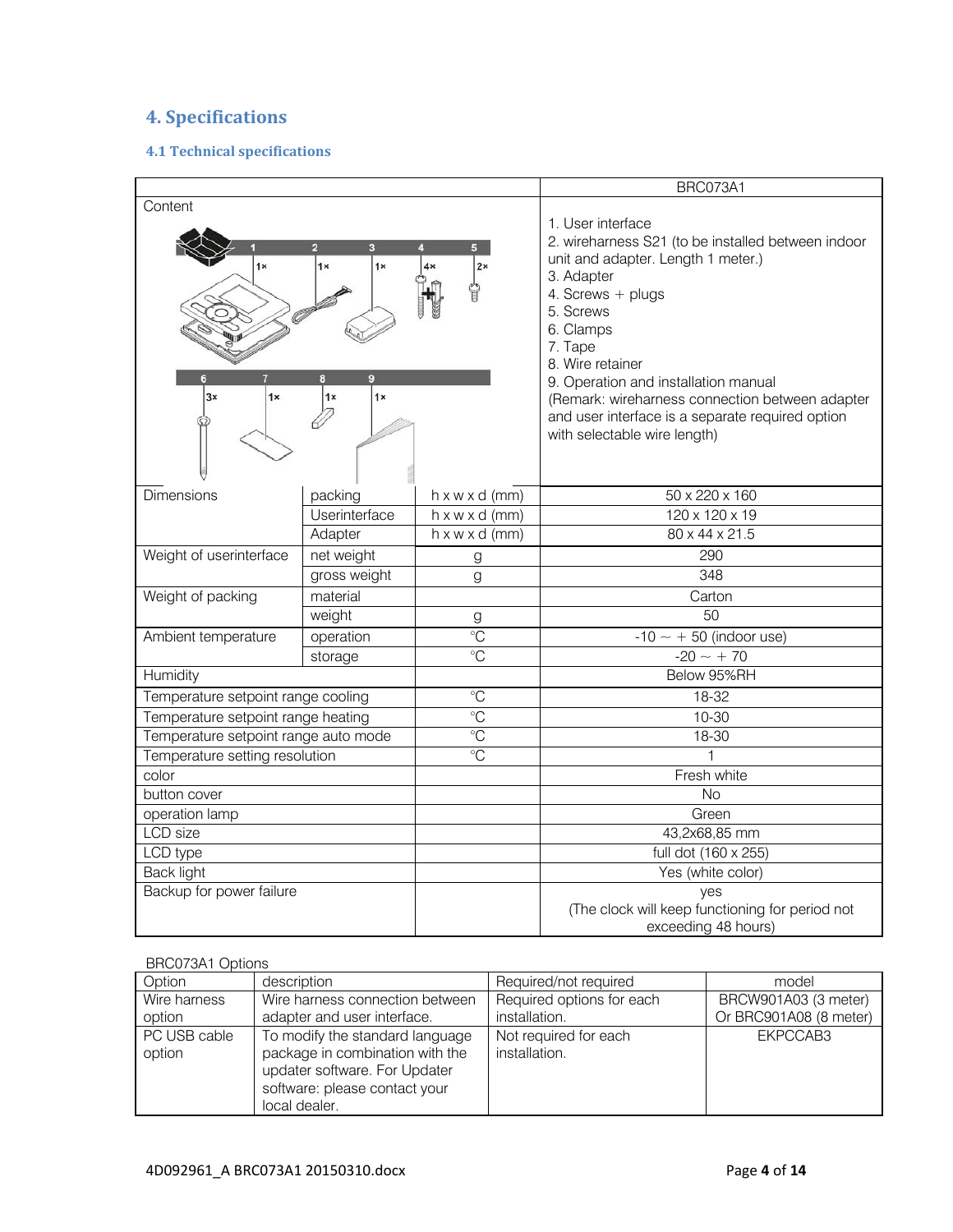Indoor model Options

| S21 adapter | Adapter with integrated S21<br>adapter. | Required option for each indoor<br>model which does not have the<br>S21 connection. For detailed<br>overview refer to<br>7. Overview of compatible | KRP980B1 &<br>FKRP067A41 &<br>FKRP980B2<br>(specific model<br>depending on indoor |
|-------------|-----------------------------------------|----------------------------------------------------------------------------------------------------------------------------------------------------|-----------------------------------------------------------------------------------|
|             |                                         | Daikin models                                                                                                                                      | model)                                                                            |

Combination with other options that are connected to S21:

- BRC073A1 wired user interface is connected to the S21 connector of the indoor unit.

- Only one S21 option can be applied at the same time on an indoor units with S21. (Not possible to combine with different other S21 options e.g. BRP069A42 WLAN adapter …)

Exception:

Due to the fact that the BRC073A1 has been designed to be able to install in combination with KRP928\*. This combination is allowed.

| Option  | description                                                                           |                                                                                                                      | model          |
|---------|---------------------------------------------------------------------------------------|----------------------------------------------------------------------------------------------------------------------|----------------|
| Adapter | Adapter to connect split type<br>indoor models to a DIII central<br>control equipment | For details refer to chapter 6.<br>Combination BRC073A1 &<br>KRP928* to connect to DIII<br>central control equipment | <b>KRP928*</b> |

BRC073A1 allowed combination with other options that are connected to S21.

## **4.2 Available documentation**

| Document                             | Contains                                                                                         | Format                                                        |
|--------------------------------------|--------------------------------------------------------------------------------------------------|---------------------------------------------------------------|
| Installation and operation<br>manual | Installation and operation instructions                                                          | Paper (in the box)                                            |
| Installer reference guide            | Preparation of installation, technical<br>specifications, reference data,                        | Digital files on:<br>http://www.daikineurope.com/support-and- |
| User reference guide                 | Detailed step-by-step instructions and<br>background information for basic and<br>advanced usage | manuals/product-information                                   |

For detailed instructions on how to connect the wireharness to the S21 connector for the different indoor units:

Refer to the available installation videos for each daikin unit range with similar S21 wireharness installation of Daikin online controller are available on http://www.daikineurope.com/supportand-manuals/product-information.

Example:

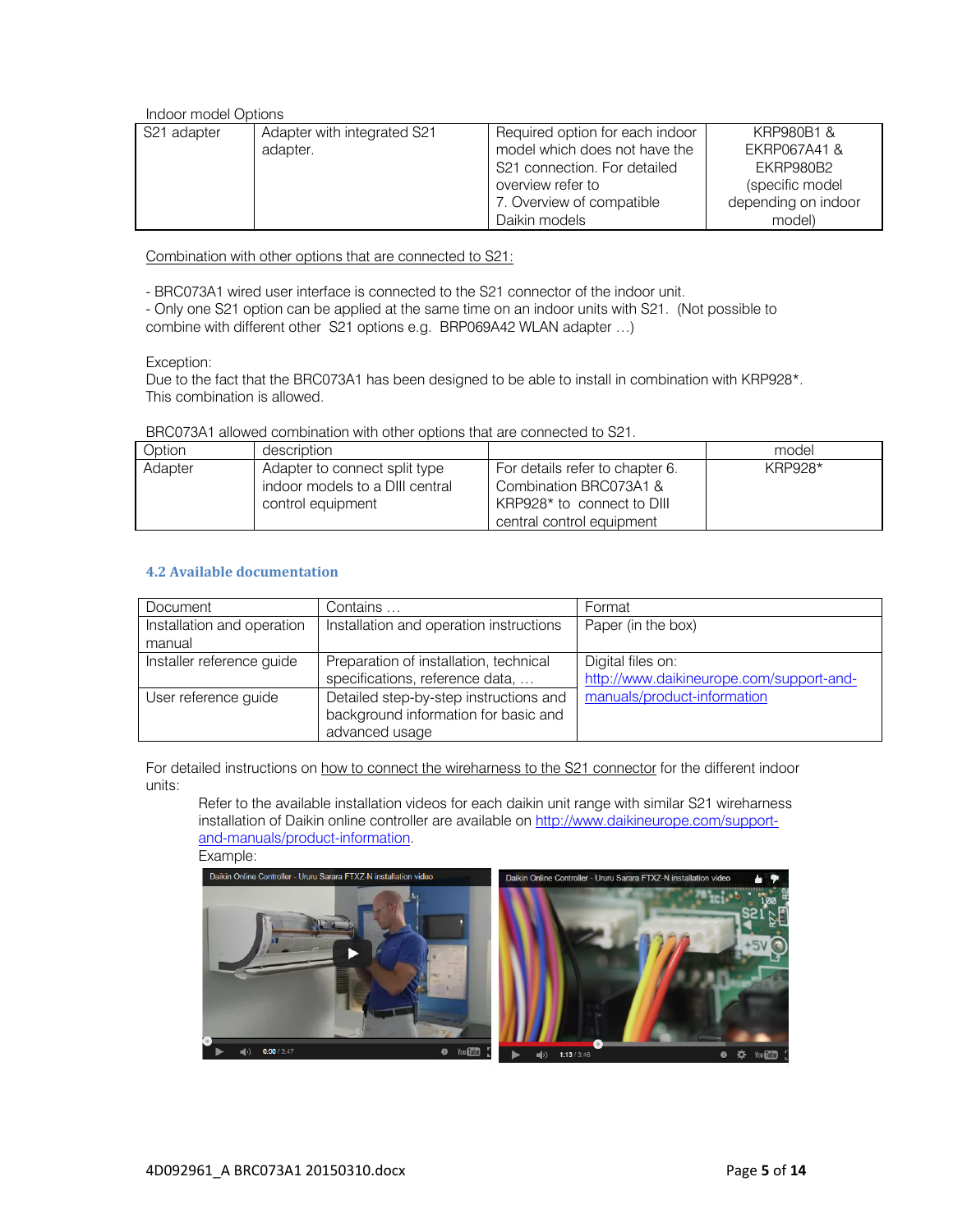## **4.3 Outlook and dimensions**

## *4.3.1 outlook*



## *4.3.2 dimensions*



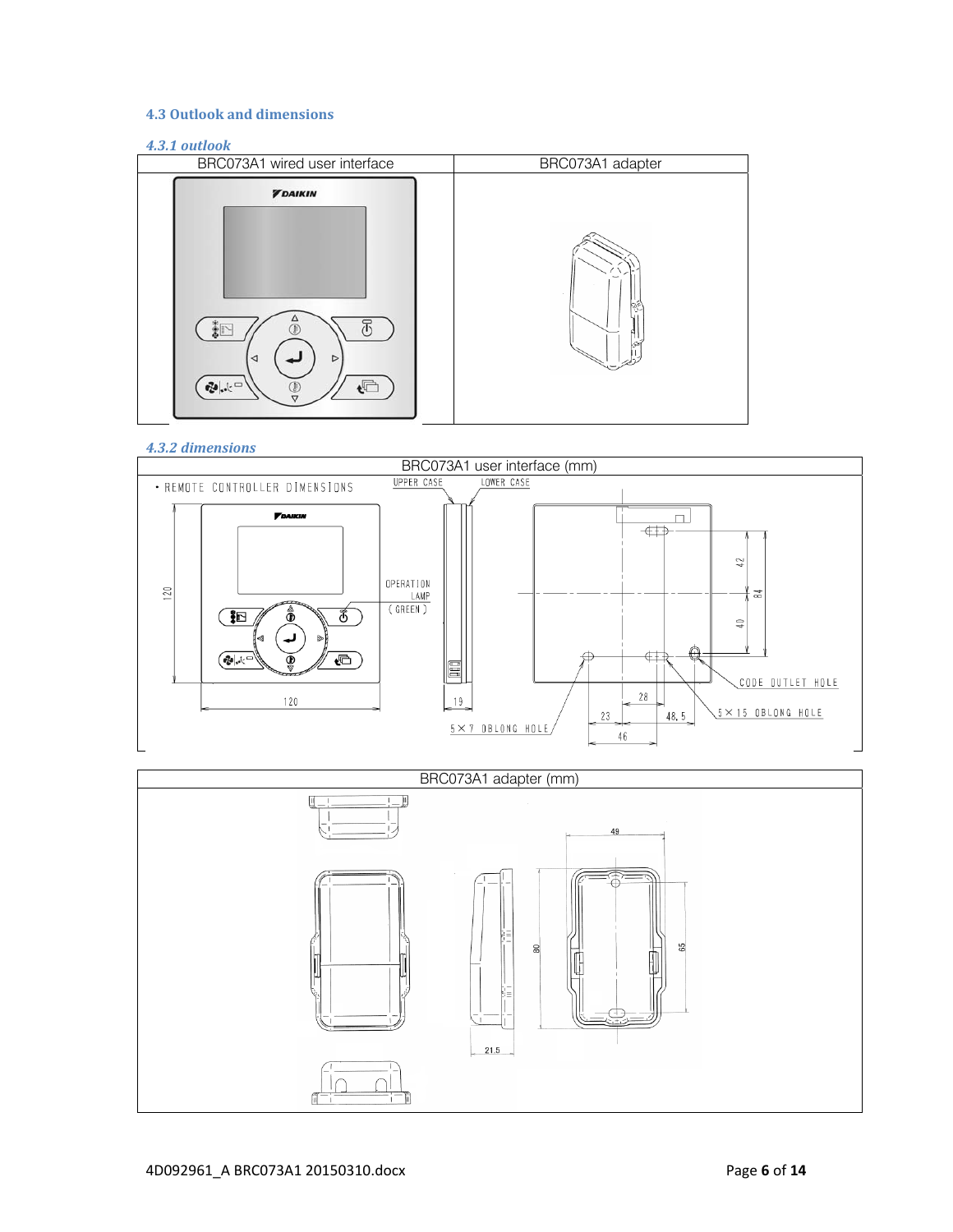#### **4.4 Installation method**

### *4.4.1 User interface* Dimensions in mm



(Remark: Compared with similar BRC\*E\* casing designs, the upper center outlet installation method is not possible because the hole is to small to install the BRCW901A\* wire harness)



In case switch box is used: connect ground of BRCW901A\* wire harness to the metal part of switchbox.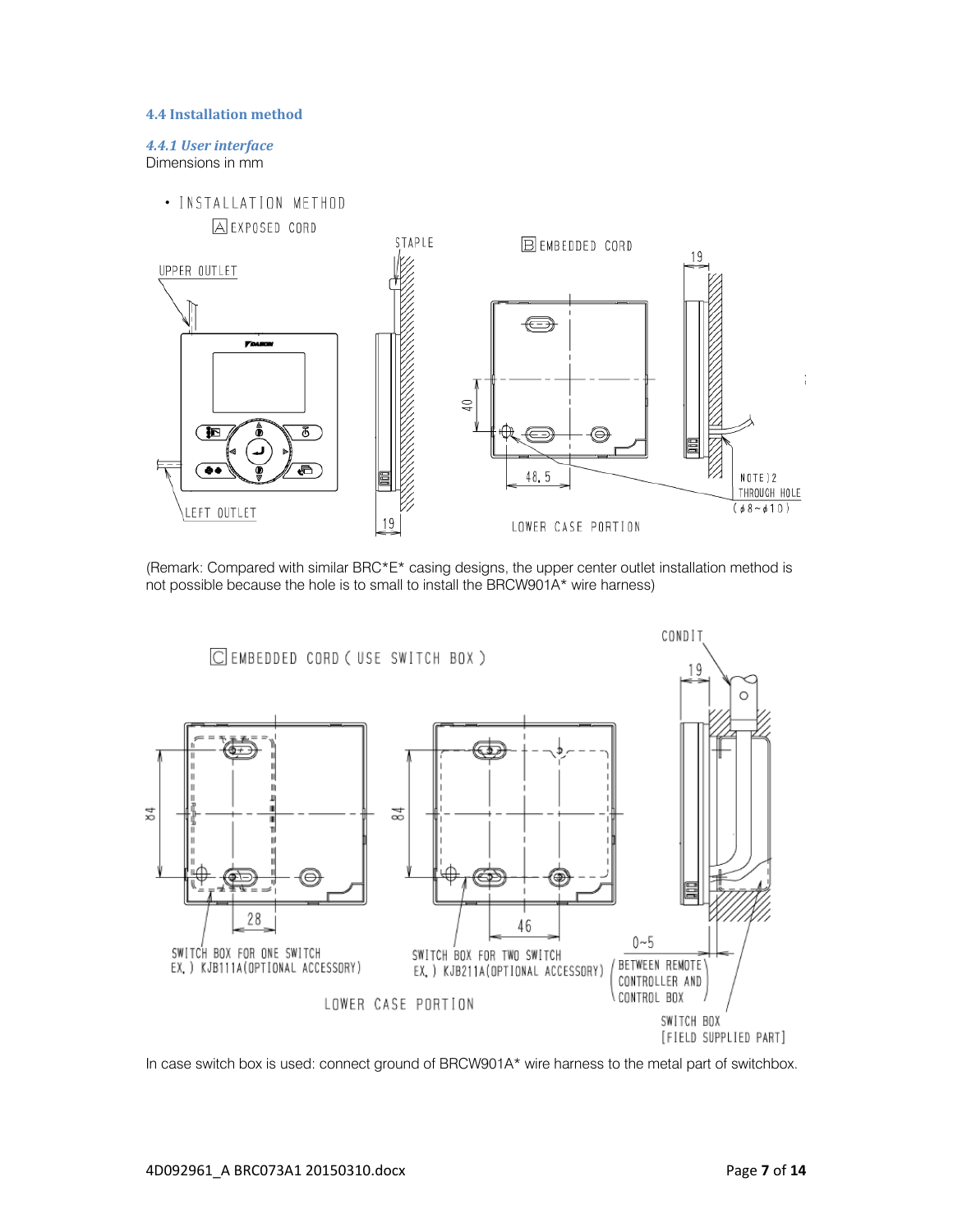## *4.4.2 Adapter*

Dimensions in mm

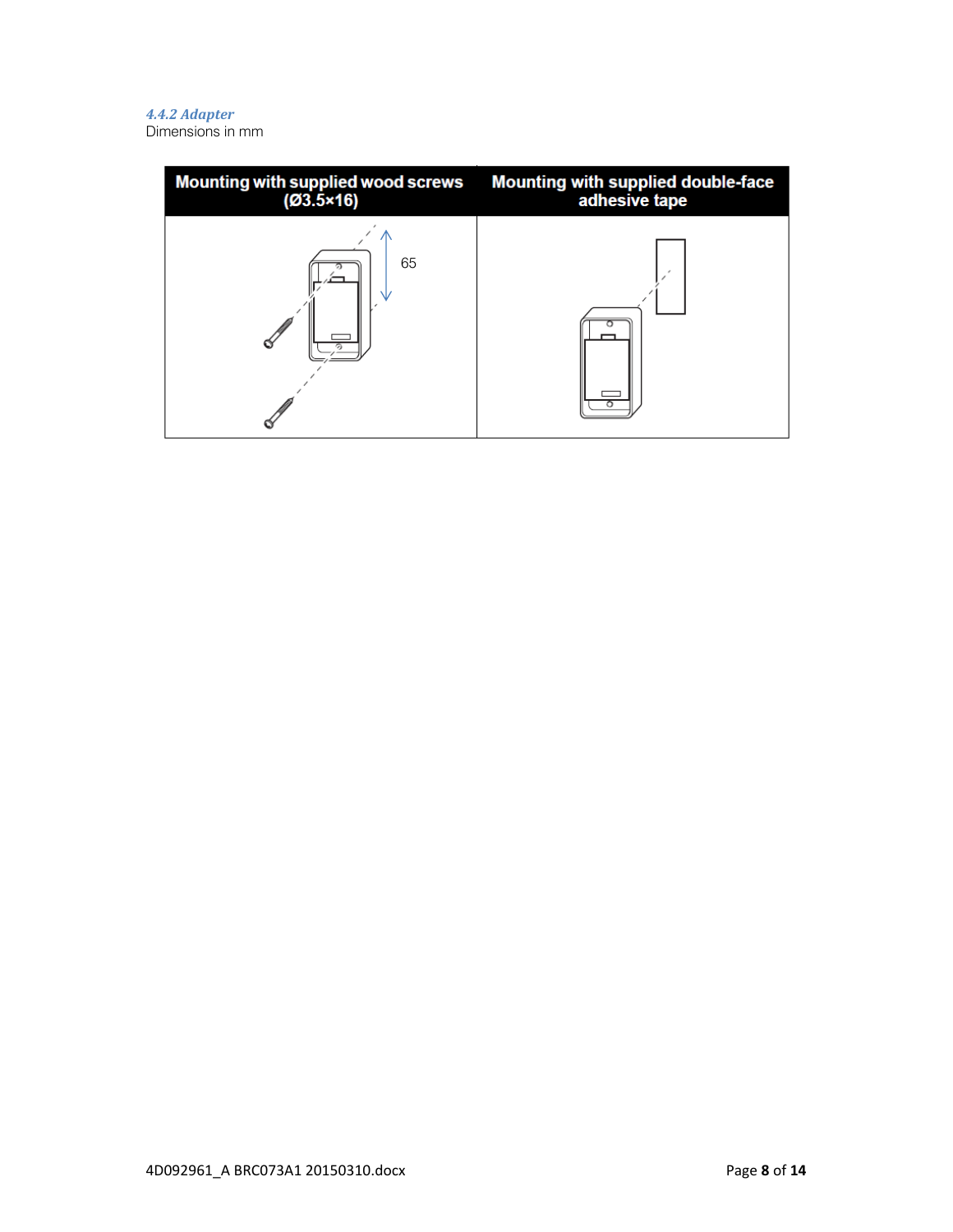## **5. Summary of features**

Information:

- Only one user interface can be connected to each indoor unit

- Avoid using the wired userinterface and the wireless user interface at the same time. When combining usage refer to the user reference guide for the phenomena that can occur.

## **5.1. Basic user interface**

The basic userinteface functions are:

- On/off

- Operation mode change-over:

Cooling/ heating or auto C/H change-over mode or fan only or dry mode

(auto C/H change-over mode: "independent" cooling and heating adjustable temperature setting)

 (auto C/H change-over mode: the actual indoor unit running mode cooling or heating will also be displayed)

- Temperature adjustment (°C)

(always based on measured temperature inside indoor unit)

- Fan speed adjustment

- Air flow direction adjustment

## **5.2. Operation / userinterface**

Direct buttons for:

- On/off button
- Operation mode selector button
- Temperature up/down buttons
- Fan speed/air flow direction button

Others settings selectable via menu (by default accessable)

|  |  | Userinterface: different languages are included (depending on Language package) |
|--|--|---------------------------------------------------------------------------------|
|  |  |                                                                                 |
|  |  |                                                                                 |

| Language package 1  | Language package 2 | Language package 3 |
|---------------------|--------------------|--------------------|
| (standard supplied) |                    |                    |
| 7 Languages         | 7 Languages        | 7 Languages        |
| 1) English          | 1) English         | 1) English         |
| 2) German           | 2) Czech           | 2) Russian         |
| 3) French           | 3) Croatian        | 3) Greek           |
| 4) Italian          | 4) Hungarian       | 4) Turkish         |
| 5) Spanish          | 5) Slovenian       | 5) Polish          |
| 6) Portuguese       | 6) Romanian        | 6) Serbian         |
| 7) Dutch            | 7) Bulgarian       | 7) Slovak          |

Note: With EKPCCAB3 "PC USB cable" in combination with "updater" (PC software) the language package can be modified

Button permission (setting by hidden menu)

- Individual restriction of each button (on/off button, operation mode selector button, arrow buttons, fan speed/air flow direction button)

- Individual restriction of menu function (schedule, configuration, clock & calender, etc…) (hidden menu) individual operation mode (Fan only, Cooling, Heating, Auto, Dry)

- Activation / de-activation and configuration by hidden menu (4 sec on menu button)

Pushing non-operable button: no "key" icon is displayed and no message how to unlock is shown.

(remark: In case basic screen fieldsetting is changed to "Text & symbols" then mode "key" icon is shown)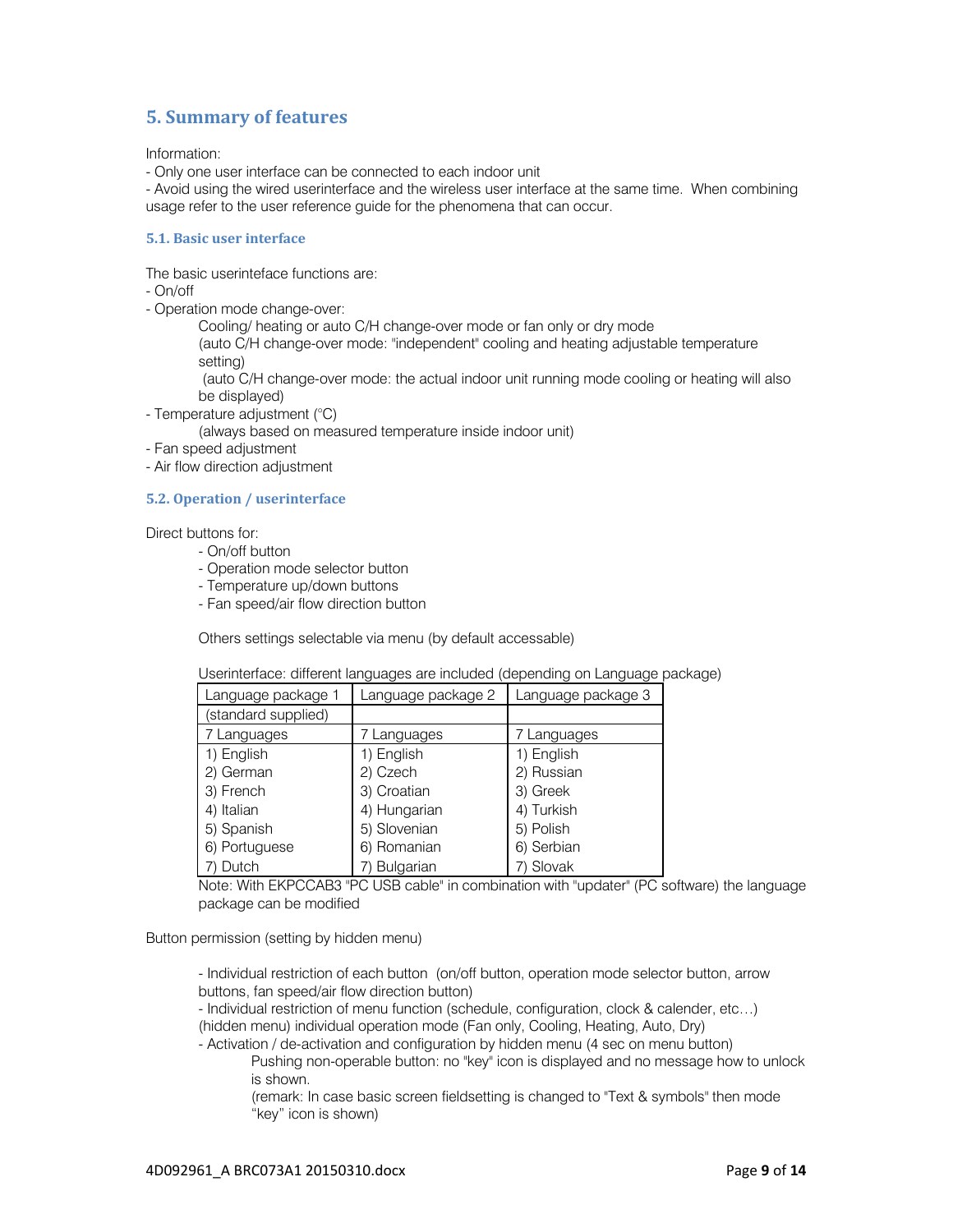- Separately possible to activate / de-activate the menu/enter and cancel button by 4 button combination. By default the menu/enter and cancel button usage are permitted.

Typical application: hotels, etc…

Button lock function

- activation / de-activation by pushing 4 sec on menu button pushing a non-operable button: message "key are locked" and explenation how to unlock is shown.

Typical application: child lock

### Basic Screen:

Standard display



## Detailed display



- Display Selection (standard/detailed display mode)

In detailed mode: room temperature or outdoor temperature can be displayed. Notice: Depending on the outdoor unit model, the outdoor temp is not visible when the indoor unit is OFF.

- Basic Screen: Symbols only (no text is used) (allowed to change to combination of "Text & symbols" by fieldsetting)

## **5.3. Clock function**

- Real time clock (display 12h or 24 h time format)
- Daylight saving time (Summer/ winter time automatic change over)

## **5.4. Schedule timer function**

- 3 independend schedules can be programmed: nr 1,2 & 3

(e.g. Nr 1: summer schedule, nr 2: winter schedule , nr 3: intermediate schedule)

A maximum of 5 actions can be programmed for each day of the week (totalling 35 actions) Schedule timer nr 1, nr 2 or nr 3 can be enabled/disabled at any time (but manual selection) Each action linked to a Cooling and heating set temperature or OFF (with setback or without setback) operation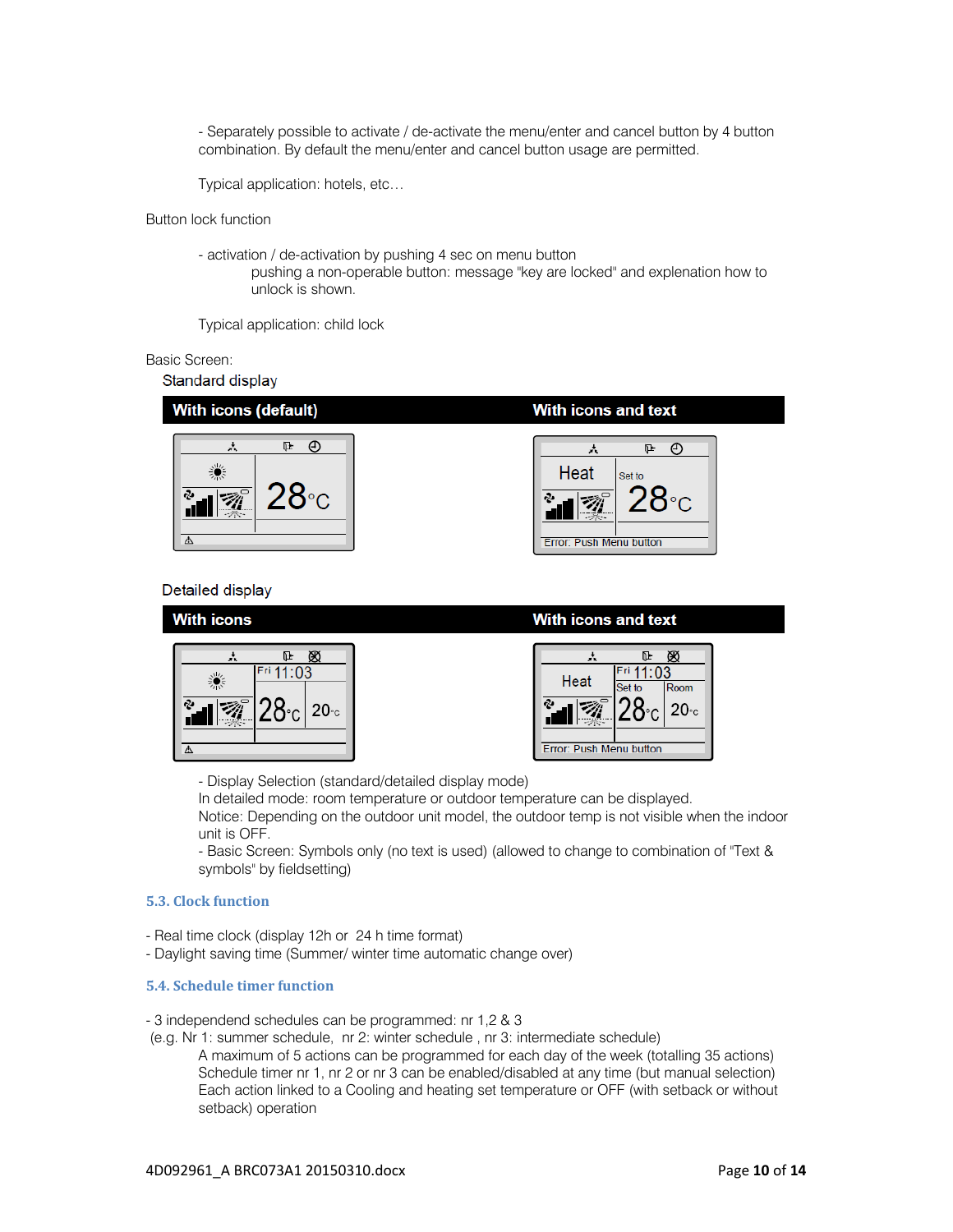"last command" overrules previous command until next scheduled command - Holiday function: the schedule timer will be disabled for days that have been set as holiday

Note: Schedule timer function can be restricted in case central controller is installed via the KRP928 adapter

## **5.5. Energy Saving features (menu always available)**

- Setpoint range limitation: The setting temperature range can be restricted.
- Seperate range limitation in cooling mode, heating mode and auto C/H mode - The setback feature will maintain the space temperature in a specific range during unoccupied periods.

 Setback temperature range cooling 33° C till 37 °C, heating 10 °C till 15°C. Setback is by default disabled. Setback is possible when unit is switched off and setback is enabled Setback is applicable during heating & cooling by default or during heating only or during cooling only Setback setpoints can be changed when unit is switched off. Setback setpoints are shown in smaller digits Setback always based indoor temp sensor

*Note: Setback is not a precise controle. The temperature is measured inside the air conditioner unit (during the unit is switched OFF). As there is no actual air flow, the measured temperature inside the air conditioner unit can deviate (up to 3°C) with the actual room temperature.* 

Note: Setback should not be enabled when a central controller is connected via the KRP928 interface adapter.

- Setting temperature auto reset:
	- Even if the setting temperature is changed, it returns to the preset temperature.
- Off timer: After you turn on the unit, it will automatically turn off after a certain period.

## **5.6. Maintenance information**

- Contact dealer telephone registration
- In case there is an error: The service contact telephone number will be displayed next to the error code.

## **5.7. Others**

- For multi systems only: If present, "Mode conflict" indication will be shown on unit (LED flashing) and additionally "Mode conflict" message will be displayed on the BRC073A1 wired user interface.

Note: The additionall "Mode conflict" message on the BRC073A1 wired user interface will not be displayed when a central controller is connected via the KRP928 interface adapter.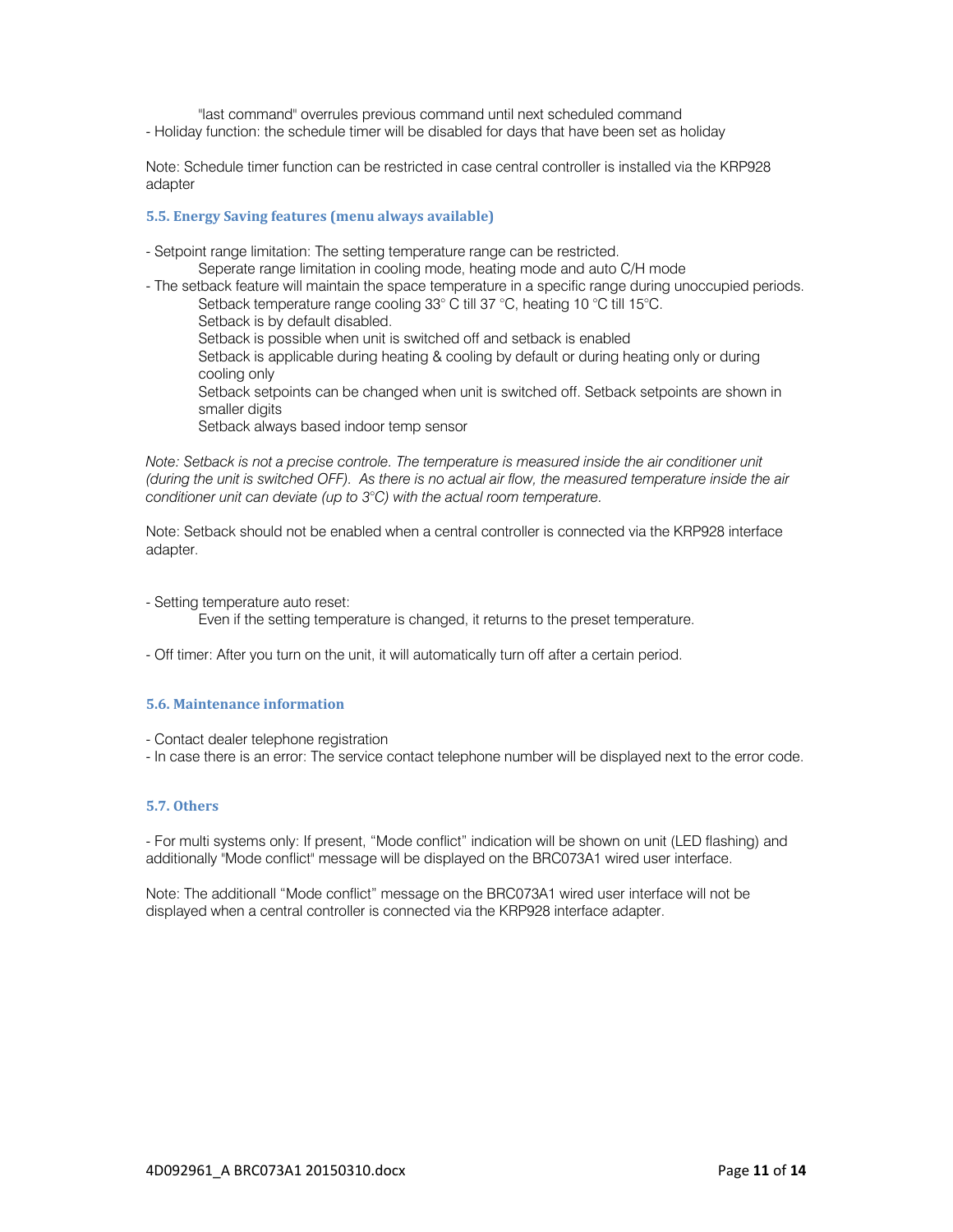## **6. Combination BRC073A1 & KRP928\* to connect to DIII central control equipment**

- Refer to the KRP928 adapter manuals for more information concerning the installation and operation. Note 1:

To use KRP928, it is required to use a DIII Central device that supplies power on F1/F2 (e.g. ITM) It does not work with devices that do not supply power on F1/F2 (e.g. EKMBDXA7V1 Modbus interface DIII)

Note 2: In this typical layout, the BRC073A1 adapter and wire harness can be discard as they are replaced by the KRP928 adapter and wire harness.

## **6.1 Typical layout for indoor models with standard S21 connector integrated.**



### **6.2 Typical layout for indoor models without S21 connector**



### **6.3 Combination BRC073A1 & KRP928\* has influence on following functions**

- Schedule timer function can be restricted in case central controller is installed via the KRP928 adapter

- Setback should not be enabled when a central controller is connected via the KRP928 interface adapter.

- The additionall "Mode conflict" message on the BRC073A1 wired user interface will not be displayed when a central controller is connected via the KRP928 interface adapter.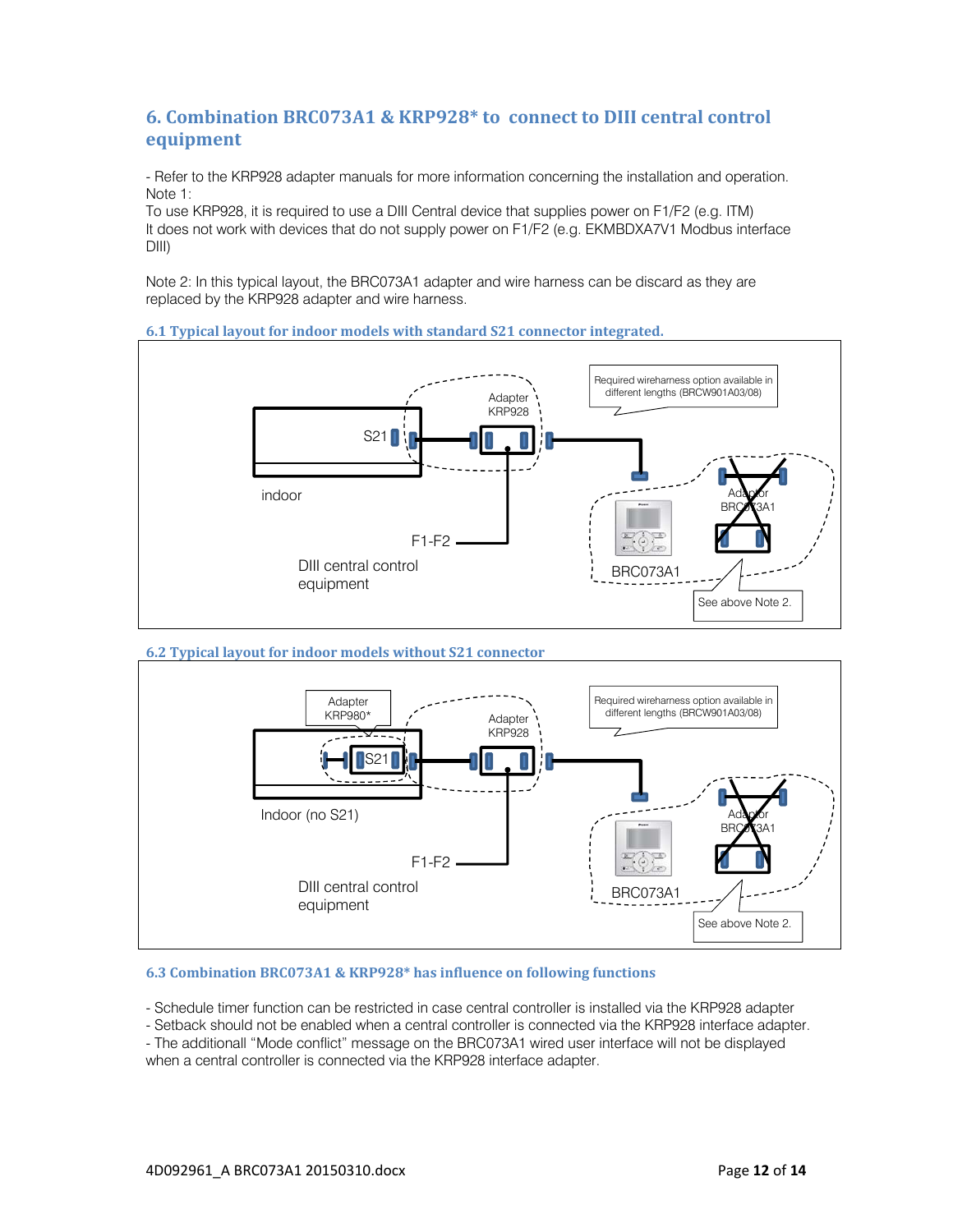# **7. Overview of compatible Daikin models**

Attention: Some indoor models does not have the S21 connector as standard. In this case, it is needed to install an option adapter with integrated S21 connector.

|              | description  | <b>Brand</b>  | model range | Supported models                 |
|--------------|--------------|---------------|-------------|----------------------------------|
| Wall mounted | Ururu Sarara | <b>Daikin</b> | FTXZ-N      | FTXZ25NV1B                       |
|              |              |               |             | FTXZ35NV1B                       |
|              |              |               |             | FTXZ50NV1B                       |
|              | Emura        | Daikin        | FTXG-LW/S   | FTXG20LV1BW                      |
|              |              |               |             | FTXG25LV1BW                      |
|              |              |               |             | FTXG35LV1BW                      |
|              |              |               |             |                                  |
|              |              |               |             | FTXG50LV1BW                      |
|              |              |               |             | FTXG20LV1BS                      |
|              |              |               |             | FTXG25LV1BS                      |
|              |              |               |             | FTXG35LV1BS                      |
|              |              |               |             | FTXG50LV1BS                      |
|              | Emura        | Daikin        | FTXJ-LW/S   | FTXJ20LV1BW                      |
|              |              |               |             |                                  |
|              |              |               |             | FTXJ25LV1BW                      |
|              |              |               |             | FTXJ35LV1BW                      |
|              |              |               |             | FTXJ50LV1BW                      |
|              |              |               |             | FTXJ20LV1BS                      |
|              |              |               |             | FTXJ25LV1BS                      |
|              |              |               |             | FTXJ35LV1BS                      |
|              |              |               |             |                                  |
|              |              |               |             | FTXJ50LV1BS                      |
|              | Wall mounted | Daikin        | CTXS-K      | CTXS15K2V1B (KRP980B1 required)  |
|              |              |               |             | CTXS35K2V1B (KRP980B1 required)  |
|              |              |               |             | CTXS15K3V1B (KRP980B1 required)  |
|              |              |               |             | CTXS35K3V1B (KRP980B1 required)  |
|              |              |               |             |                                  |
|              | Wall mounted | Daikin        | FTXS-K      | FTXS20K2V1B (KRP980B1 required)  |
|              |              |               |             | FTXS25K2V1B (KRP980B1 required)  |
|              |              |               |             | FTXS35K2V1B                      |
|              |              |               |             | FTXS42K2V1B                      |
|              |              |               |             | FTXS50K2V1B                      |
|              |              |               |             |                                  |
|              |              |               |             | FTXS20K3V1B (KRP980B1 required)  |
|              |              |               |             | FTXS25K3V1B (KRP980B1 required)  |
|              |              |               |             | FTXS35K3V1B                      |
|              |              |               |             | FTXS42K3V1B                      |
|              |              |               |             | FTXS50K3V1B                      |
|              | Wall mounted | Daikin        | FTXM-K      | FTXM20K3V1B (KRP980B1 required)  |
|              |              |               |             |                                  |
|              |              |               |             | FTXM25K3V1B (KRP980B1 required)  |
|              |              |               |             | FTXM35K3V1B                      |
|              |              |               |             | FTXM42K3V1B                      |
|              |              |               |             | FTXM50K3V1B                      |
|              | Wall mounted | Daikin        | FTXLS-K     | FTXLS25K2V1B                     |
|              |              |               |             |                                  |
|              |              |               |             | FTXLS35K2V1B                     |
|              | Wall mounted | Daikin        | FTXS-G      | FTXS60GV1B                       |
|              |              |               |             | FTXS71GV1B                       |
|              | Wall mounted | Daikin        | FTX-J       | FTX20J2V1B (KRP980B1 required)   |
|              |              |               |             | FTX25J2V1B (KRP980B1 required)   |
|              |              |               |             |                                  |
|              |              |               |             | FTX35J2V1B (KRP980B1 required)   |
|              |              |               |             | FTX20J3V1B (KRP980B1 required)   |
|              |              |               |             | FTX25J3V1B (KRP980B1 required)   |
|              |              |               |             | FTX35J3V1B (KRP980B1 required)   |
|              | Wall mounted | Daikin        | FTX-GV      | FTX20GV1B (KRP980B1 required)    |
|              |              |               |             | FTX25GV1B (KRP980B1 required)    |
|              |              |               |             |                                  |
|              |              |               |             | FTX35GV1B (KRP980B1 required)    |
|              |              |               |             | FTX50GV1B                        |
|              |              |               |             | FTX60GV1B                        |
|              |              |               |             | FTX71GV1B                        |
|              | Wall mounted | Daikin        | FTXL-JV     | FTXL 25J2V1B (KRP980B1 required) |
|              |              |               |             |                                  |
|              |              |               |             | FTXL35J2V1B (KRP980B1 required)  |
|              | Wall mounted | Daikin        | FTX-KV      | FTX20KV1B (EKRP067A41 required)  |
|              |              |               |             | FTX25KV1B (EKRP067A41 required)  |
|              |              |               |             | FTX35KV1B (EKRP067A41 required)  |
|              |              |               |             | FTX50KV1B (EKRP980B2 required)   |
|              |              |               |             |                                  |
|              |              |               |             | FTX60KV1B (EKRP980B2 required)   |